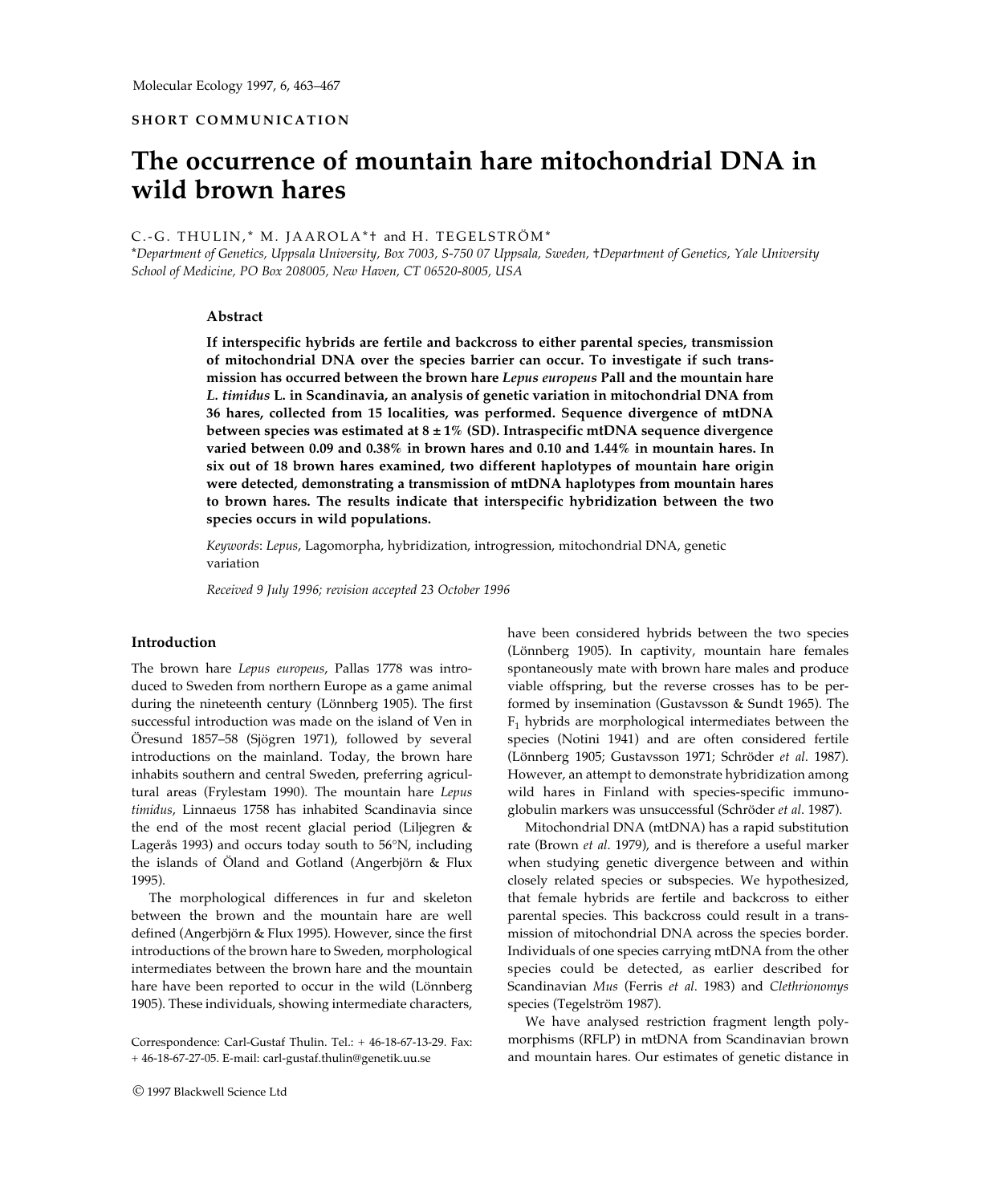mtDNA between and within the two species demonstrate the occurrence of different mtDNA haplotypes from mountain hares among wild brown hares.

#### **Materials and methods**

Kidneys were collected from 18 brown hares *Lepus europeus* and 18 mountain hares *Lepus timidus* shot by hunters in eight and nine localities, respectively, representing a total of 15 localities (Fig. 1). This sample of hares was collected from sympatric (localities 2–11) and allopatric populations (locality 1 for brown hares and 11–15 for mountain hares) of the two species during the hunting season in 1988–94. The kidneys were frozen at –20 °C and later stored at –80 °C. Mitochondria were isolated from 0.5–2.0 g of kidney by differential centrifugation (Lansman *et al*. 1981; Jones *et al*. 1988). MtDNA was purified by phenol/chloroform extraction as described by Jaarola & Tegelström (1995) with some modifications (Bilton & Jaarola 1996).

# *Analysis of mtDNA variation*

For an initial screening of haplotypes, mtDNA from all 36 samples was digested with the tetranucleotide restriction enzyme *Mbo*I. Restriction fragments were separated by electrophoresis in 5% polyacrylamide gels (Tegelström 1986, 1992). Lambda DNA digested with *Bgl*I was used as a size marker. The fragments were visualized by silver staining (Guillemette & Lewis 1983; Tegelström 1986, 1992). Four brown hares and seven mountain hares with species-specific mtDNA were not further analysed in order to keep the investigation limited. Extended investigations of intraspecific variation and diversity of these species are in progress and will be presented elsewhere. The remaining 14 brown hares and 11 mountain hares (referred to as Le and Lt, respectively) nevertheless represent a wide range of Scandinavian localities (Fig. 1). MtDNA from six of these brown hares (referred to as Le\*) showed *Mbo*I-restriction patterns identical or similar to the patterns of mountain hare mtDNA. The mtDNA from the





© 1997 Blackwell Science Ltd, *Molecular Ecology,* 6, 463–467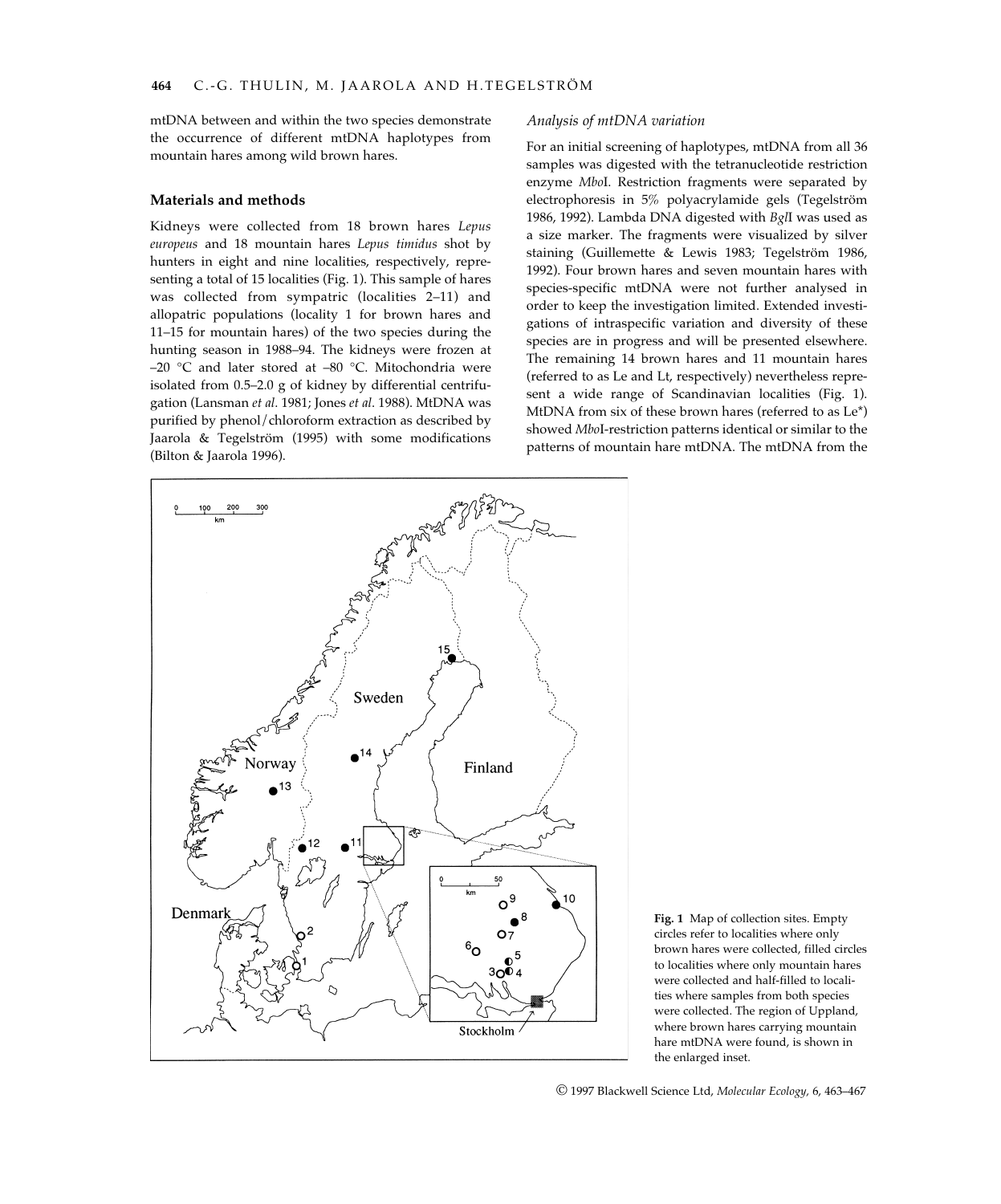other eight brown hares and the 11 mountain hares showed variable, but species-specific, *Mbo*I-restriction patterns.

To estimate the variation between species-specific mtDNA haplotypes, the selected 25 samples were analysed with a total of six tetranucleotide restriction enzymes (*Hae*III, *Hpa*II, *Hin*fI, *Mbo*I, *Sau*96I and *Rsa*I). Each obtained restriction fragment pattern was given a specific letter: capital letters if Le and small letters if Lt or Le\*. Thus, each haplotype was given a six letter composite code and every unique code was given a number (Table 1). By estimating gain and/or loss of restriction sites between restriction morphs for each enzyme, a minimum path network of site differences among fragment profiles was constructed (Avise *et al*. 1979; Lansman *et al*. 1983; Avise 1989). Five small fragments were assumed in order to explain all mutations, since fragments smaller than 100 base pairs were usually undetectable. Intraspecific sequence divergence (*d*), haplotype (*h*) and nucleotide diversity (π) was estimated from site data with equations given by Nei & Li (1979), Nei & Tajima (1981) and Nei (1987), using the computer package REAP version 4.0 (McElroy *et al*. 1992). The minimum path networks for different enzymes were summarized to construct a parsimonious network of phylogenetic relationship between haplotypes (Fig. 2).

To estimate interspecific genetic distance, mtDNA from one individual of each species carrying species-specific





**Fig. 2** Hand-drawn parsimonious phylogenetic network of site differences between eight mountain hare and six brown hare mtDNA haplotypes. Hypothetical haplotypes, not observed in the sample, are marked grey. Restriction site changes are depicted along branches linking haplotypes. An alternative clustering of mountain hare haplotype 6 is depicted with a dashed line.

© 1997 Blackwell Science Ltd, *Molecular Ecology,* 6, 463–467

mtDNA haplotypes (number 1 and III in Fig. 2) was digested with a total of eight tetranucleotide restriction enzymes (*Hae*III, *Hpa*II, *Hin*fI, *Mbo*I, *Sau*96I, *Rsa*I, *Dde*I and *Taq*I). Fragments were separated as described by Tegelström & Jaarola (1989), and sequence divergence between the two species was estimated from fragment data as described by Nei & Li (1979) and Nei (1987). Standard deviations where calculated as suggested by Upholt (1977).

## **Results and discussion**

The total number of restriction fragments per individual varied between 122 and 126 in the mountain hare and 129 and 132 in the brown hare, corresponding to about 500 bp, or 3% of the mitochondrial genome. The mtDNA sequence divergence between the mountain hare and the brown hare was estimated at  $8 \pm 1\%$  (SD). This is a high but relatively normal divergence between mammalian species of the same genus (Tegelström *et al*. 1988; Martin & Palumbi 1993). Assuming a divergence rate of 2–4%/ Myr (Brown *et al*. 1979; Martin & Palumbi 1993) the estimated time since divergence of the mountain hare and the brown hare maternal lineages will be about 2–4 Myr.

Altogether, eight mountain hare and six brown hare mtDNA haplotypes were identified (Table 1). The sequence divergence between mountain hare haplotypes (including Le\*) varied between 0.10 and 1.44%. The parsimony network of site differences (Fig. 2) shows that mountain hare haplotypes 1–4 cluster tightly together, with haplotype 5 added more apart. Haplotypes 6–8 constitute more distantly related branches. The Swedish mountain hares are divided in two morphological subspecies, *Lepus timidus timidus* (Linnaeus 1758) and *L. t. sylvaticus* (Nilsson 1831) (Angerbjörn & Flux 1995). Bergengren (1969) proposed different postglacial colonization routes to Scandinavia for these subspecies: a northern route for *L. t. timidus* and a southern route for *L. t. sylvaticus*. In our investigation, *L. t. sylvaticus* is represented by two individuals from localities 8 and 12, carrying haplotypes 1 and 3, respectively (Table 1 and Fig. 2). Although our estimates of sequence divergence indicate a relatively large intraspecific mtDNA variation within mountain hares (0.10–1.33%, Le\* excluded), no dichotomous subdivision of mtDNA haplotypes can be observed as expected from a two-directional colonization route. All mountain hares examined carried species-specific mtDNA.

Among the brown hares, polymorphism was detected with two restriction enzymes, *Hin*fI and *Rsa*I. The divergence between haplotypes was low and varied between 0.09 and 0.38%. The parsimony network of brown hare haplotypes is shown in Fig. 2. Because the brown hares introduced to Scandinavia were brought from various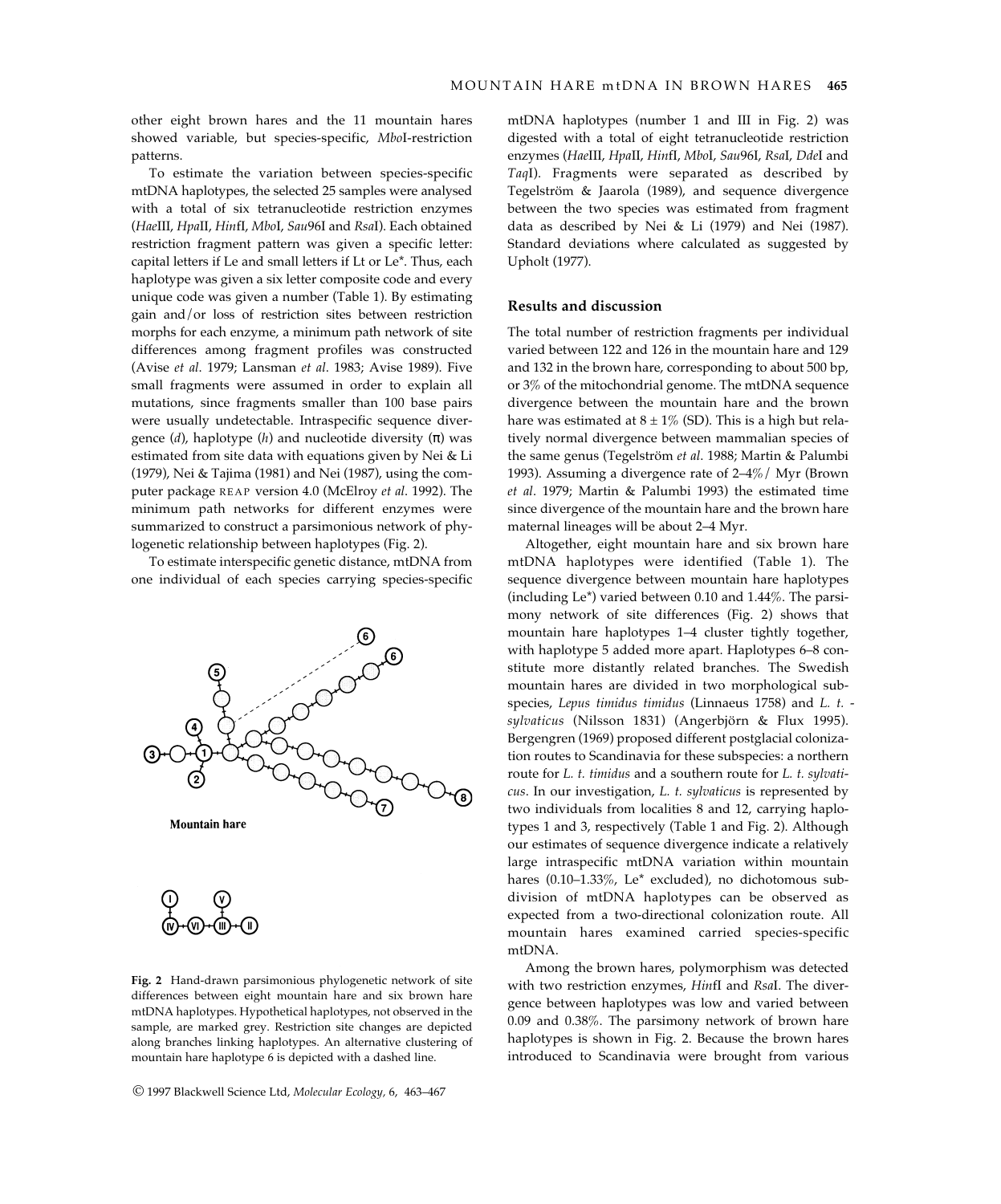**Table 1** Assigned haplotype and composite designations of mtDNA from brown and mountain hares, respectively, along with the number of individuals carrying a specific haplotype. The six letter code designate, from left to right, restriction profiles produced by restriction enzymes *Hae*III, *Hpa*II, *Hin*fI*, Mbo*I*, Sau*96I and *Rsa*I. Locality number refers to the locality were the individual was shot (Fig. 1)

| Haplotype<br>number | mtDNA<br>haplotype      | Number of<br>individuals | Locality<br>number |
|---------------------|-------------------------|--------------------------|--------------------|
| Brown hare          |                         |                          |                    |
| T                   | AAAAAA                  | 1                        | 1                  |
| H                   | AAB AAB                 | 1                        | 1                  |
| $_{\rm III}$        | <b>AACAAB</b>           | 1                        | $\overline{2}$     |
| I V                 | AADAAA                  | 3                        | 4, 5, 9            |
| V                   | AAE AAB                 | 1                        | 7                  |
| V I                 | AADAAB                  | 1                        | 6                  |
| 1                   | сааааа                  | $\overline{2}$           | 4, 5               |
| 8                   | ddedee                  | 4                        | 3, 7               |
| Mountain hare       |                         |                          |                    |
| 1                   | сааааа                  | 3                        | 4, 5, 8            |
| 2                   | сасааа                  | 1                        | 14                 |
| 3                   | саасаа                  | $\overline{2}$           | 12                 |
| 4                   | caaaad                  | 1                        | 11                 |
| 5                   | cafbca                  | 1                        | 15                 |
| 6                   | dcdacc                  | 1                        | 13                 |
| 7                   | $b$ $b$ $b$ $a$ $b$ $b$ | $\overline{2}$           | 8, 10              |

parts of central and northern Europe, we suggest an overall low level of mtDNA variation in this species. This conclusion is strengthened by an investigation by Hartl *et al*. (1993), demonstrating low differentiation in mtDNA as well as in allozymes between brown hares from Austria.

A total of six brown hares (Le\*) out of the 18 examined carried mtDNA similar or identical to mountain hare mtDNA. Haplotype 1 was found in two morphologically distinct brown hares and three mountain hares from localities 4, 5 and 8 in the region of Uppland (Fig. 1). We suggest that this haplotype has been transmitted from mountain hares to brown hares via hybridization in the wild, after the introduction of brown hares to Sweden. Although we can not dismiss the possibility of captive hybridization being the cause of mtDNA transmission, we believe that it is highly unlikely because haplotype 1 was detected in wild individuals of both species from the same localities. The one-way transmission of mtDNA, from mountain hares to brown hares, is inferred by the asymmetric patterns of mating observed in captivity (Gustavsson & Sundt 1965). Mountain hare haplotype 8 was found in four brown hares from two localities (3 and 7) in Uppland, but not in any mountain hare. This haplotype is separated from other mountain hare haplotypes by a sequence divergence of 0.83–1.44%. Although haplotype 8 might be carried by Scandinavian mountain hares, there is also a possibility that it has been introduced to Sweden along with some brown hares. If so, it would indicate that transmission of mtDNA over the species barrier via hybridization occurs on the European continent as well. The observed separation of haplotype 8 from the other investigated mountain hare haplotypes could reflect the genetic distance between the Alpine subspecies *L. t. varronius* (Miller 1901) and the Scandinavian subspecies described above. Continuous asymmetric transmission of mtDNA over time would create a mixture of mountain hare and brown hare haplotypes in populations of brown hares. Pérez-Suárez *et al*. (1994) describe an unusually high degree of intraspecific mtDNA variation in Iberian brown hares that, along with the present study, might be an indication of the existence of such a mixture. Also, continuous gene flow between the brown hare and the mountain hare, resulting in a diffusion of nuclear alleles, could explain the shorter time since divergence (0.5%/Myr) when estimated from allozyme data (Grillitsch *et al*. 1992) compared with the 2–4%/Myr estimated from mtDNA in the present investigation.

#### **Acknowledgements**

We are thankful to Christer Alm, Ingvar Andersson, Eva-Maria Bank, Robert Bünsow, Karl Fredga, Gunnar Johansson, Lennart Johansson, Jan Klevestedt, Anna Lindvall, Tore Ollsson, Per-Olov Phil, Åke Pehrson, Karl Söderholm, Anders Westlund and Rune Wiklund that helped us to collect the hare samples used in the present investigation. We are especially grateful to Karl Fredga for support, inspiration and valuable comments on the manuscript. Thanks are also expressed to Paul Johnson for valuable discussions and comments on the manuscript. We thank Dough MacElroy who kindly provided us with a copy of the computer package REAP. Finally, we thank Jacek M. Szymura and two anonymous referees, whose comments improved this paper. The research was supported by the Nilsson-Ehle foundation, Sven and Lilly Lawskis foundation and the Swedish Natural Science Research Council.

## **References**

- Angerbjörn A, Flux JEC (1995) *Lepus timidus. Mammalian Species*, **495**, 1–11.
- Avise JC (1989) Gene trees and organismal histories: a phylogenetic approach to population biology. *Evolution*, **43**, 1192–1208.
- Avise JC, Lansman RA, Shade RO (1979) The use of restriction endonucleases to measure mitochondrial DNA sequence relatedness in natural populations. I. Population structure and evolution in the genus *Peromyscus. Genetics*, **92**, 279–295.
- Bergengren A (1969) On genetics, evolution and history of distribution of the heath-hare, a distinct population of the Arctic hare, *Lepus timidus* Lin. *Swedish Wildlife (Viltrevy)*, **6**, 381–460.
- Bilton DT, Jaarola M (1996) Isolation and purification of vertebrate DNAs. In: *Species Diagnostic Protocols: PCR and other Nucleic Acid Methods*. (ed. Clapp JP), *Methods in Molecular Biology*, Vol. 50. Humana Press Incorporated, Totawa, New Jersey.

© 1997 Blackwell Science Ltd, *Molecular Ecology,* 6, 463–467